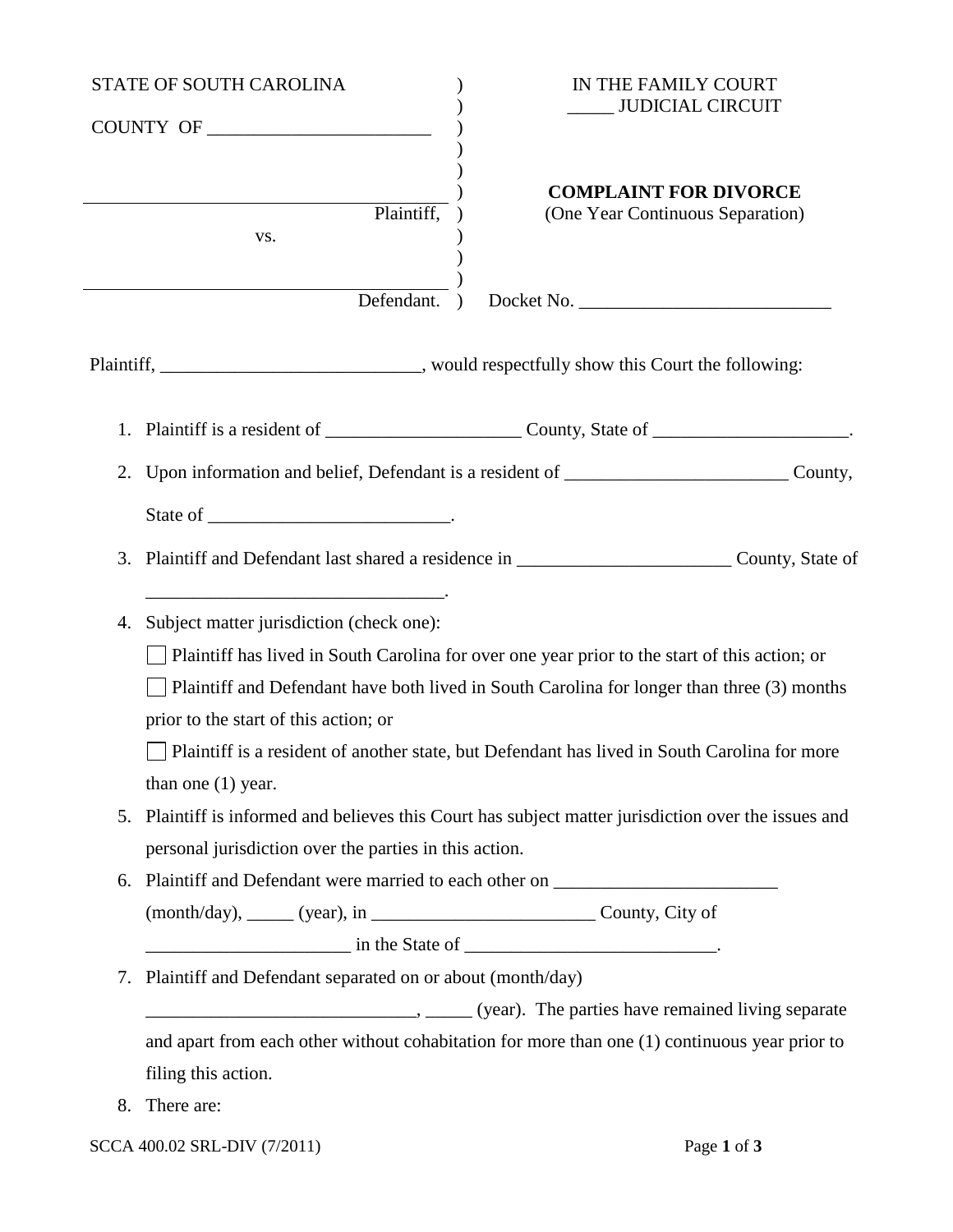no minor children of this marriage and none are expected; or

\_\_\_\_\_\_ number of child(ren) were born of this marriage: namely

| Name | Date of Birth |
|------|---------------|
|      |               |
|      |               |
|      |               |
|      |               |
|      |               |

## 9. The parties:

have no marital property or

have agreed as to how the marital property shall be divided.

## 10. The parties:

have no marital debt or

have agreed as to how the marital debt shall be divided.

## 11. Name Change

The  $\Box$  Plaintiff $\Box$  Defendant) requests to resume the former name of

 $\Box$  The ( $\Box$ Plaintiff/ $\Box$ Defendant) does not request to resume the former name.

\_\_\_\_\_\_\_\_\_\_\_\_\_\_\_\_\_\_\_\_\_\_\_\_\_\_\_\_\_\_\_\_\_\_\_\_\_\_\_\_\_\_\_\_\_\_\_\_\_\_\_\_\_\_\_\_\_\_\_\_\_\_\_\_\_\_\_\_\_\_\_\_.

The preference is unknown.

- 12. Plaintiff believes that this marriage is forever broken and is that Plaintiff is entitled to a complete and final divorce, a *vinculo matrimonii*, from Defendant upon the ground of One (1) Year's Continuous Separation, pursuant to § 20-3-10(5) of the Code of Laws of South Carolina, 1976, as amended.
- 13. Plaintiff gives up the right to alimony and believes Defendant should be barred from receiving alimony from the Plaintiff.
- 14. There is no collusion (agreement to defraud the court) between the parties to get a divorce, and reconciliation of the parties is not possible.

15.

## **Plaintiff asks that this Court to grant the following relief:**

**A. For an Order of divorce, a** *vinculo matrimonii***, from Defendant upon the ground of One (1) Year's Continuous Separation, pursuant to § 20-3-10(5) of the Code of Laws of South Carolina, 1976, as amended;**